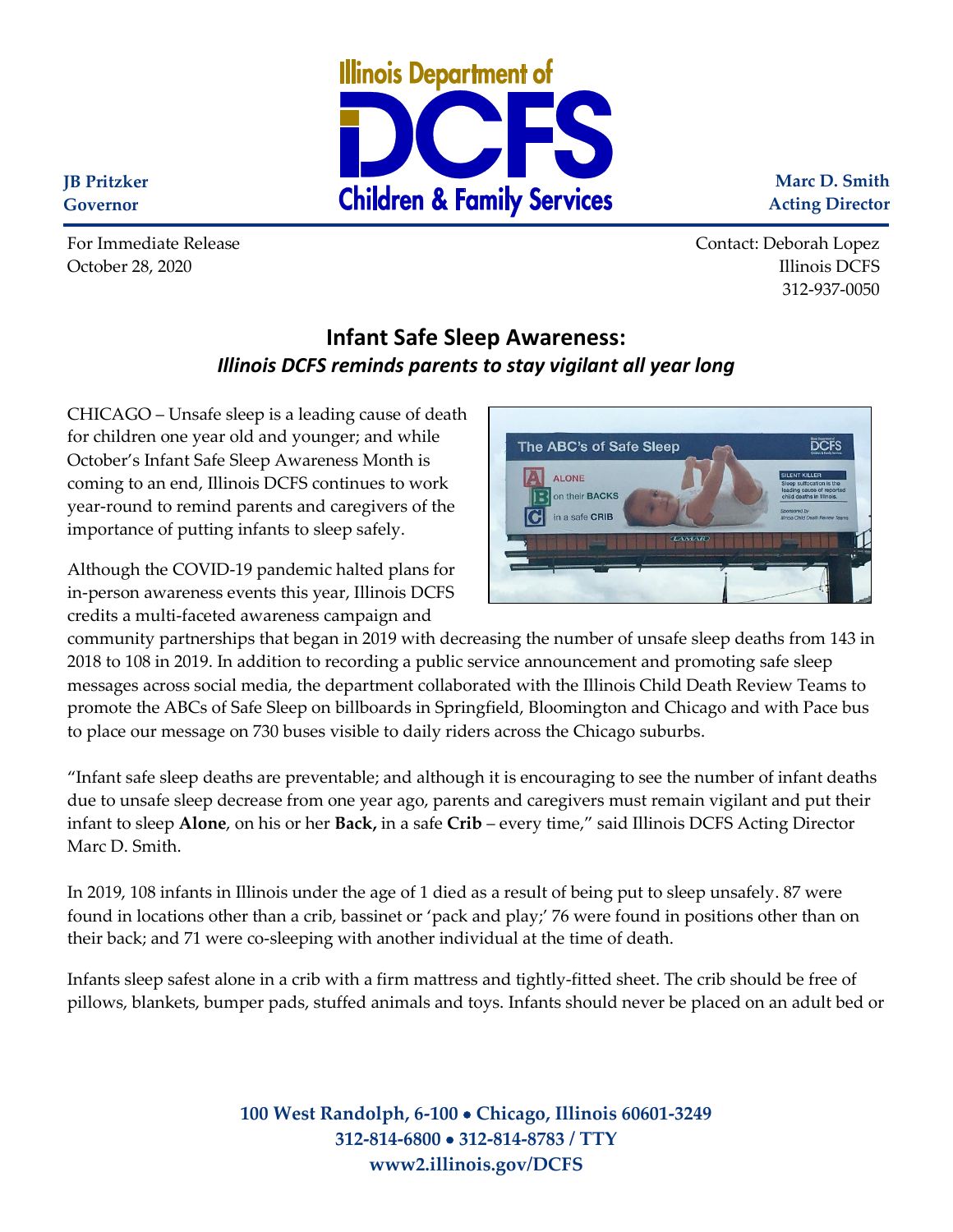couch to sleep. If parents of young children are traveling, they should call ahead to make sure their accommodations include a crib and bring a 'pack and play' if one is not available.

To listen to the PSA, click [here.](http://multimedia.illinois.gov/iisradio/dcfs%20safe%20sleep%20aug%2020.mp3)

To view and print ABCs of Safe Sleep information in English, Spanish, Chinese and Polish, clic[k here.](https://www2.illinois.gov/dcfs/safekids/safety/Pages/Sleep-Safety.aspx)

*About the Illinois Department of Children and Family Services (DCFS) Founded in 1964, DCFS is responsible for protecting children from abuse or neglect by responding to calls received on the Child Abuse Hotline, 1-800-25- ABUSE (1-800-252-2873). With the goal of keeping children safe, DCFS strengthens and supports families with a wide range of services. When keeping a child safe means removing them from the home, DCFS makes every effort to reunite them with their family. When the best interest of the child makes this impossible, DCFS is committed to pursuing adoption by loving families to provide children with a safe and permanent home. DCFS is also responsible for licensing and monitoring of all Illinois child welfare agencies.*

###